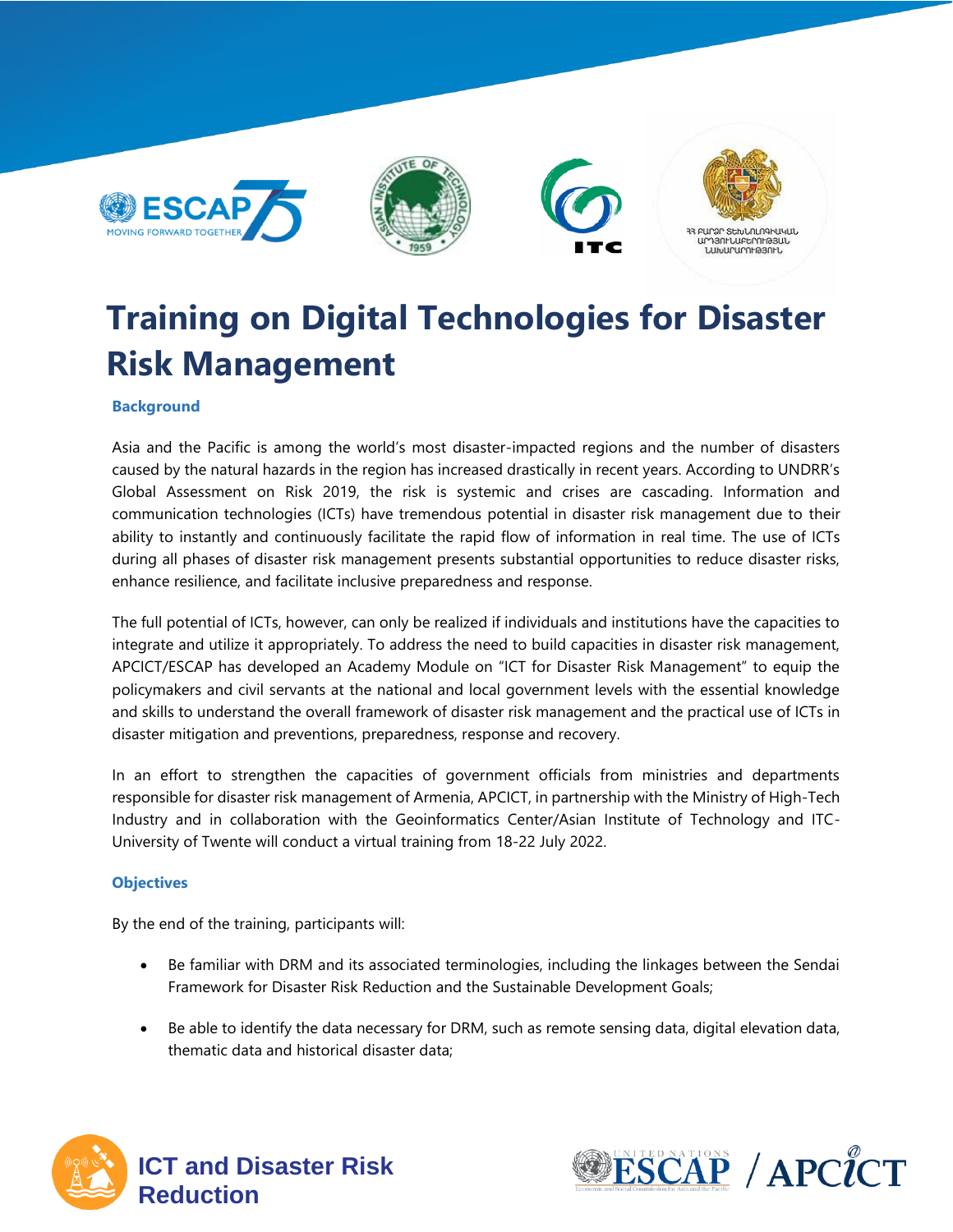- Understand how risk information can be used for selecting appropriate disaster risk mitigation and prevention measures at various levels, and for making decisions by considering likely future risk scenarios;
- Be aware of the freely available satellite-based resources and products for emergency mapping, mobile apps for reporting disaster incidents, and robots for search and rescue operations;
- Know the ways in which ICTs can be used to support the disaster recovery, including post-disaster building damage assessment and post-disaster recovery monitoring; and
- Recognize the role of ICTs in addressing issues related to gender inequality in DRM

#### **Resource Persons**

Prof. Cees van Westen, Department of Earth System Analysis (ITC), University of Twente Dr. Manzul Hazarika, Director, Geoinformatics Center, Asian Institute of Technology

#### **Participants' profiles**

The training is open to government officials from ministries and departments responsible for disaster management, and development subjects.

#### **Modality**

The training will be organized into 5 daily sessions of 3 hours (10:00 – 13:00 Yerevan time/8:00-11:00 Amsterdam time/13:00-16:00 Bangkok time) via Zoom and learning materials will be stored in the CANVAS platform.

#### **Certification**

A certification of completion will be issued to participants who met the evaluation criteria.

#### **For information, please contact:**

Ms. Nuankae Wongthawatchai, Programme Officer, APCICT/ESCAP, [wongthawatchai@un.org](mailto:wongthawatchai@un.org) Ms. Sara Bennouna, Programme Assistant, APCICT/ESCAP, [sara.bennouna@un.org](mailto:sara.bennouna@un.org)



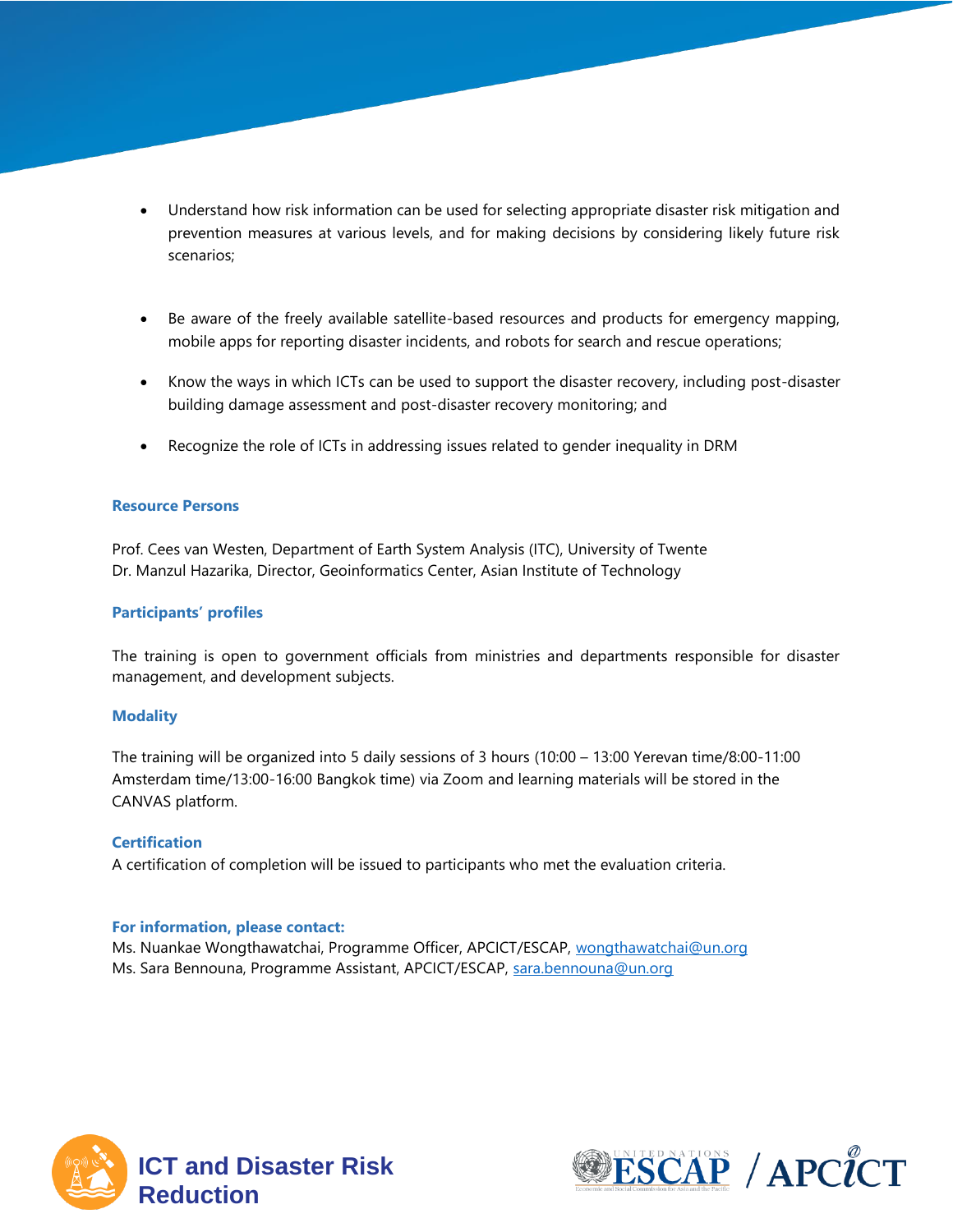#### **Virtual Session in details 18-22 July 2022 (10:00 – 13:00 Yerevan time/8:00-11:00 Amsterdam time/13:00-16:00 Bangkok time)**

#### **Day 1: Opening Session**

- Welcome remarks by Mr. Ko Kiyoung, Director, APCICT
- Remarks from a representative of the Ministry of High-Tech Industry

# **Introduction to ICT for DRM**

# **Part 1: Introduction (Cees)**

- Introduction to the course and learning objectives (5 minutes)
- Short overview of the participants.
- How does the Canvas work & house rules (5 minutes)

# **Part 2: Introduction lecture (Manzul)**

- Gloomy side Problems coming from climate change (urban heat increasing, sea-level rise, tropical cyclones increasing), increase in exposure, urbanization
- Brighter side advances in ICT can address better than before (satellites, big-data, AI/ML, IoT, 5G, Social Media etc.)
- Applications of ICT for DRM

# **Break: 10 minutes**

# **Part 3a: Discussion in groups (Cees)**

- Explanation on how this works and how people are subdivided into groups of around 5 persons.
- Assign a team leader who will guide the discussion, and a reporter who will make the presentation. The reporter will make a PowerPoint slide.
- Make first a round of introductions within the group. The reporter will make a slide with the names and the roles within the organization (10 minutes).
- Then they discuss the following questions:
	- What are the main breakthroughs in your own organization in DRM through ICT? Are these breakthroughs recognized by other participants? Give a few clear examples (10 minutes).
	- In which phases of Disaster Risk Management is ICT most important (10 minutes)?
	- Does the application of ICT lead to fewer casualties and economic damage?
	- What are the main challenges and obstacles in the application of ICT in DRM in your country (10 minutes)?



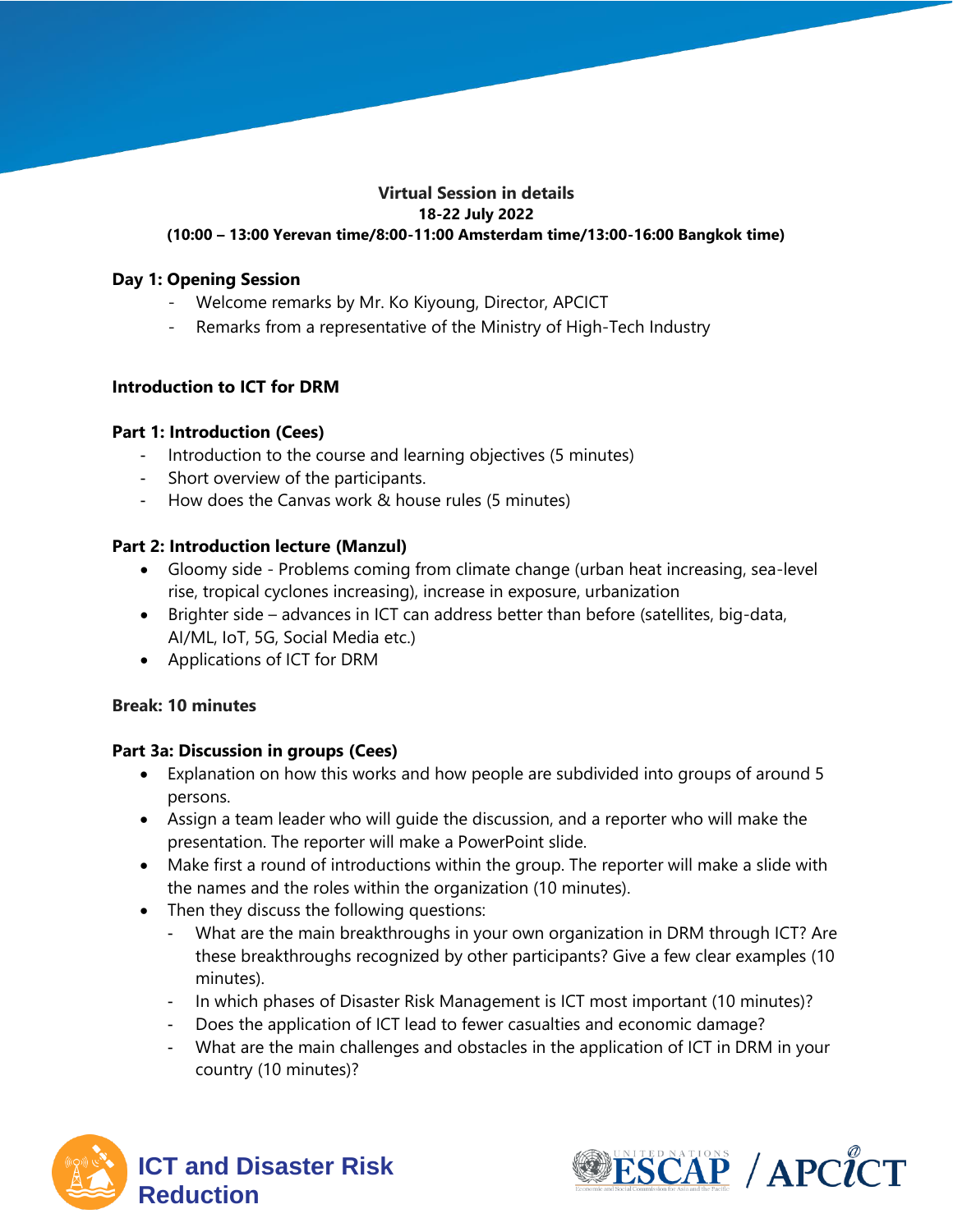# **Part 3b: Reporting (Manzul)**

Back to the plenary session. The seven groups are asked to present the outcomes of the discussions.

- Presentations from the groups:  $7 \times 5$  minutes = 35 minutes
- Write reactions and further questions in the chat. These can be considered in the coming days.
- Wrap-up and homework for Day 2. The homework for the second day will be: to read chapter 2 of the Guidebook (5 minutes).

# **Day 2: Data Necessary for Disaster Risk Management**

# **Part 1: Introduction (Cees)**

- What is the aim of this day, and how is it structured (5 minutes)?
- Aspects of data in relation to DRM: time, detail, availability, uncertainty (5 minutes)

# **Part 2: Remote Sensing data (Manzul)**

- Introduction to Remote Sensing.
- Electromagnetic spectrum, bands, visible, infrared, radar.
- Passive remote sensing, active remote sensing.
- Main types of data
- Examples of data and data portals.

# **Part 2b: Small quiz (Cees)**

This quiz deals with knowledge on geospatial aspects related to natural hazards and risk, and tests the level of the participants

# **Part 3: Digital Elevation Model (Manzul)**

- Introduction to Digital Elevation Model (DEM)
- Applications of DEM: measuring trees, measuring building heights, calculating landslide displacements etc.

# **Break: 10 minutes**

# **Part 4: Group exercise (Cees)**

We divide into groups based on main hazard types: Flooding, Earthquake/tsunami, Tropical Storms, Drought, Wildfires, Landslides. A poll on to identify who is interested in which hazard. Break-out groups will be made based on pooling results and each group will discuss the following points for their specific (assigned) hazard for 30 minutes.

- Characterize the hazard in terms of its spatial, temporal, and spectral properties.
- Based on these properties, what spatial data types are essential for:



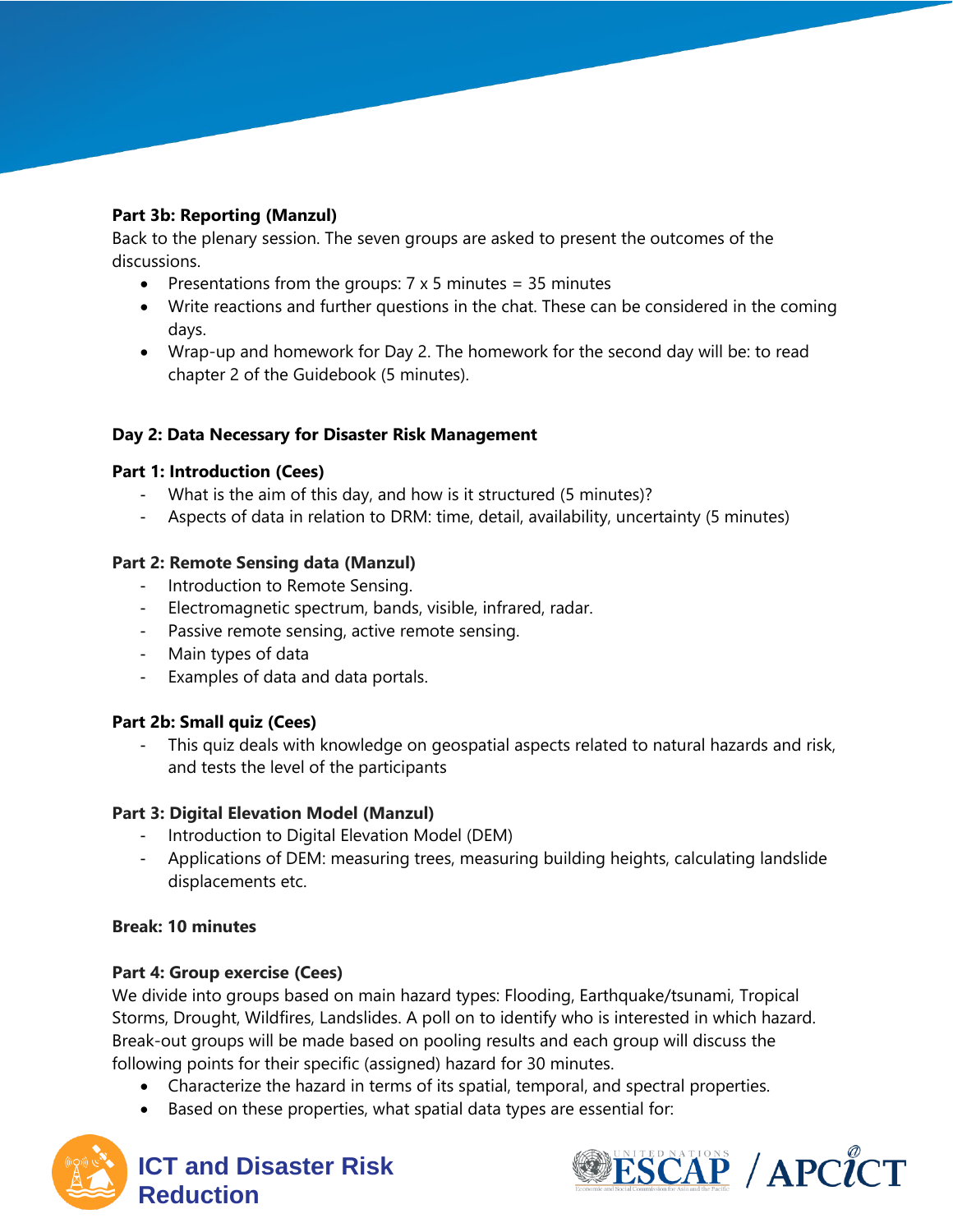- o Prediction/Early warning of the hazard events?
- o Monitoring the hazard event.
- o Damage assessment
- Go through the checklist provided to identify the remote sensing needs for assessing the risk of the selected hazard.
- Part 4b: Reporting back (15 minutes) (Cees)

# **Part 5: Spatial Data Infrastructure (Manzul)**

- Framework, stakeholder involvement, infrastructure
- Data standards, metadata,
- Example: GeoNode. How is it organized and how does it work?

# **Day 3: ICT Risk assessment & visualization**

# **Part 1: Introduction lecture (Cees)**

- What is risk? Basic components, Hazard, exposure vulnerability.
- Hazard characteristics & complications
- Hazard interactions
- Elements-at-risk
- Vulnerability
- Loss and risk assessment

# **Part 2: Exercise (Cees)**

- Quiz with specific assignments.
	- o Think Hazard:<https://thinkhazard.org/en/>
	- o INFORM Risk: including socio-economic factors. Question: where can it be used for:<https://drmkc.jrc.ec.europa.eu/inform-index/INFORM-Subnational-Risk/Map>
	- o Preview: [https://preview.grid.unep.ch/index.php?preview=map&lang=eng?](https://preview.grid.unep.ch/index.php?preview=map&lang=eng)
	- o INARISK:<http://inarisk.bnpb.go.id/>
	- o Tajikistan: <http://tajirisk.ait.ac.th/>

# **Break: 10 minutes**

# **Part 3: Exercise (Cees)**

- Assignment:
- Exercise in Excel on how to calculate risk. Example: *Flooding*. Using a simple map with 4 floor depths, elements-at-risk map (land use types), Flood vulnerability curves (link to global flood vulnerability curves). Calculate exposure for a small part. Calculate vulnerability for a small part, calculate losses, calculate risk.

# **Part 4: Lecture (Cees)**



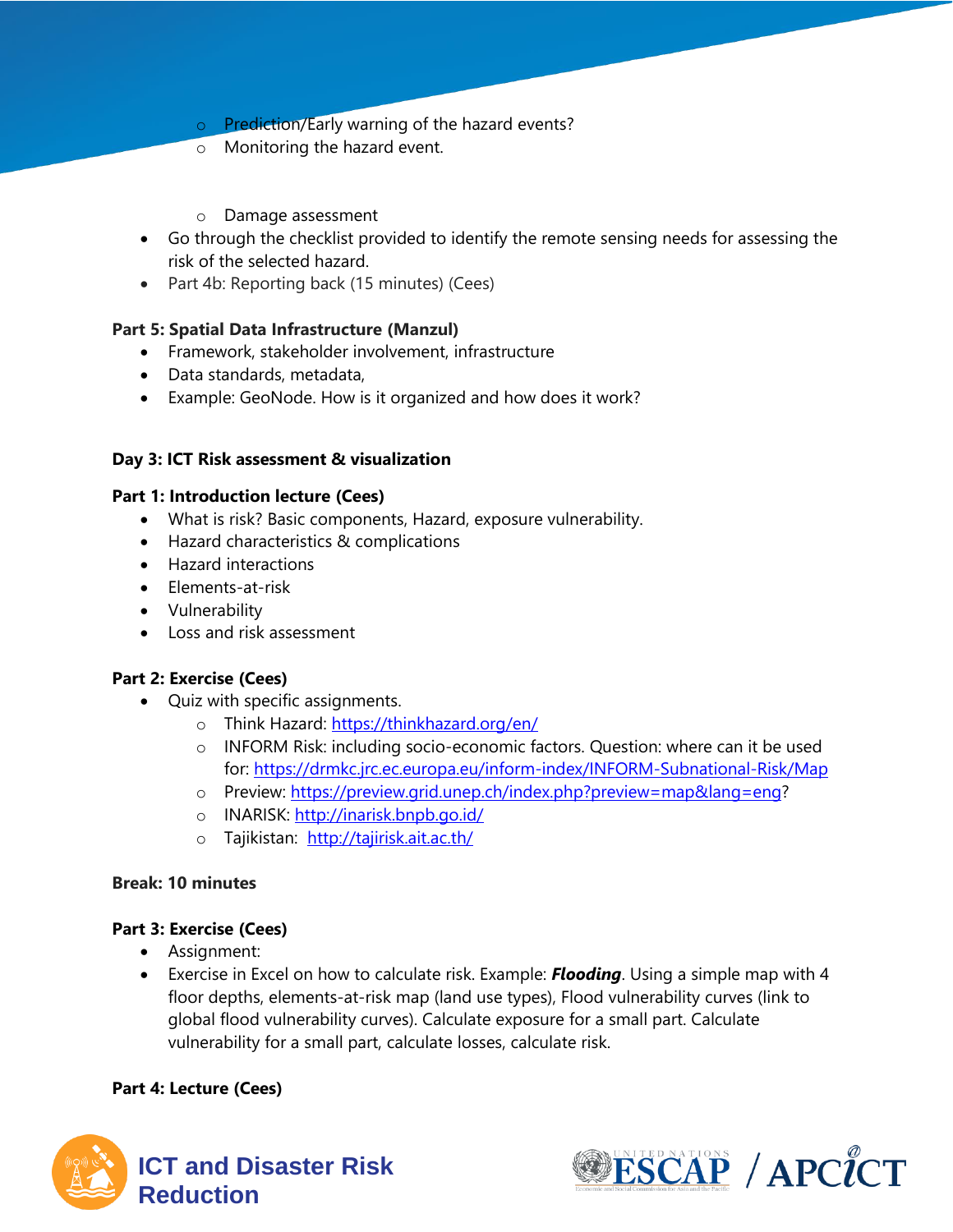- Types of risk
- Multi-hazard risk
- Different methods for estimation risk
- Scale of risk assessment

#### **Part 5: Discussion and wrap up: (Cees)**

• Which method to use in which case?

#### **Day 4: ICT for Disaster Mitigation & Prevention**

#### **Part 1: Introduction lecture (Cees)**

- How does risk change through time? Climate change, land-use change, population change
- How does risk change when implementing risk reduction measures?
- Some examples of tools

#### **Part 2: Demonstration exercise**

- Example of Risk Changes exercise. Go through the procedure.
- Current hazard, risk reduction alternatives, future scenarios., CBA, outcomes.
- Quiz: Stakeholder workshop? Selection of optimal risk reduction measure?
- They can download the exercise and do this by themselves. Link to online course opportunity.

#### **Break: 10 minutes**

#### **Day 4: ICT for Disaster Preparedness**

#### **Part 1: Introduction lecture (Manzul)**

- Forecasting system Predicts the level of danger based on indicators at a regional scale and regular intervals;
- Monitoring system Increases the understanding of natural processes but can also be utilized to plan further actions; and
- Warning system Detects significant changes in the environment (as precursors for mass movements) before the event occurs.

#### **Part 2: Demonstration (Manzul)**

• Demonstration of a disaster management system.

# **Part 3: Discussion (Manzul)**

Are there good examples from your own country? What worked well, and where are the bottlenecks with respect to ICT and Early Warning?